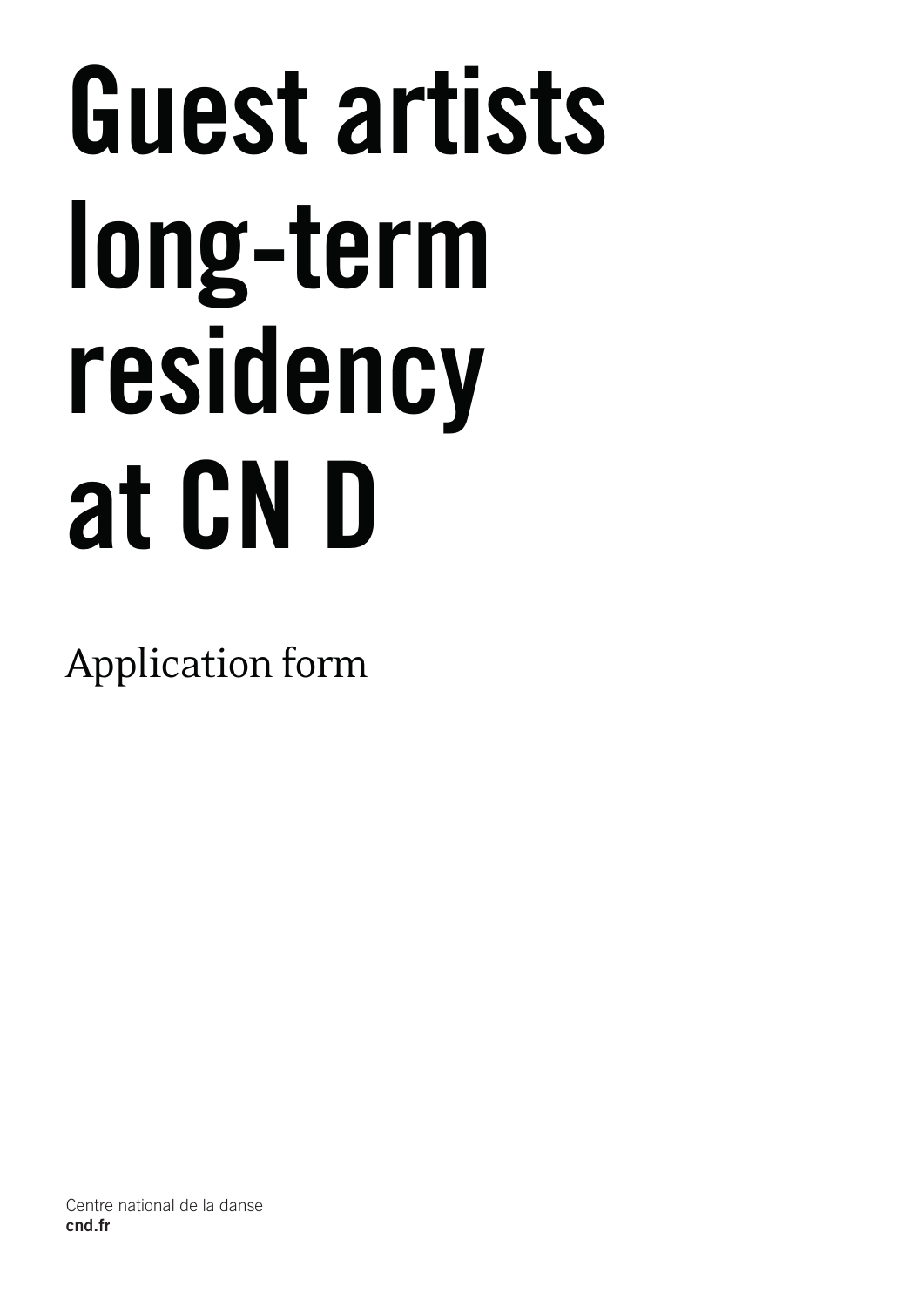### CN D guest artists

− The CN D in Pantin is open to all artistic teams

− Hosted companies have privileged access to the CN D studios as well as to the various activities and/or resources of the CN D (media library, professional resources, invitation to the regular training sessions (ERD), networking, etc.)

− A residency does not imply a future programming at the CN D

− The organisation of the artistic team's arrival as well as the arrangements for their stay are the responsibility of the project leader

− The residencies proposed by the CN D take place in studio conditions, i.e. with standard lighting and a mobile sound system. No technical support is provided

− Applications may be submitted throughout the season

Complete applications (form and production file) must be sent by email only to creation@cnd.fr

| Project title  |  |
|----------------|--|
|                |  |
| Choreographers |  |

\_\_\_\_\_\_\_\_\_\_\_\_\_\_\_\_\_\_\_\_\_\_\_\_\_\_\_\_\_\_\_\_\_\_\_\_\_\_\_\_\_\_\_\_\_\_\_\_\_\_\_\_\_\_\_\_\_\_\_\_\_\_\_\_\_\_\_\_\_\_\_\_\_\_\_\_\_\_\_\_\_\_\_\_\_\_\_\_\_

\_\_\_\_\_\_\_\_\_\_\_\_\_\_\_\_\_\_\_\_\_\_\_\_\_\_\_\_\_\_\_\_\_\_\_\_\_\_\_\_\_\_\_\_\_\_\_\_\_\_\_\_\_\_\_\_\_\_\_\_\_\_\_\_\_\_\_\_\_\_\_\_\_\_\_\_\_\_\_\_\_\_\_\_\_\_\_\_\_

\_\_\_\_\_\_\_\_\_\_\_\_\_\_\_\_\_\_\_\_\_\_\_\_\_\_\_\_\_\_\_\_\_\_\_\_\_\_\_\_\_\_\_\_\_\_\_\_\_\_\_\_\_\_\_\_\_\_\_\_\_\_\_\_\_\_\_\_\_\_\_\_\_\_\_\_\_\_\_\_\_\_\_\_\_\_\_\_\_

Compagny \_\_\_\_\_\_\_\_\_\_\_\_\_\_\_\_\_\_\_\_\_\_\_\_\_\_\_\_\_\_\_\_\_\_\_\_\_\_\_\_\_\_\_\_\_\_\_\_\_\_\_\_\_\_\_\_\_\_\_\_\_\_\_\_\_\_\_\_\_\_\_\_\_\_\_\_\_\_

Desired periods for the 2021-2022 season (4 to 13 consecutive days for a maximum of 20 days in the season)

#### List of documents to be provided

- − Form (opposite)
- − Artistic file
- − Production budget
- − Calendar including production and touring periods